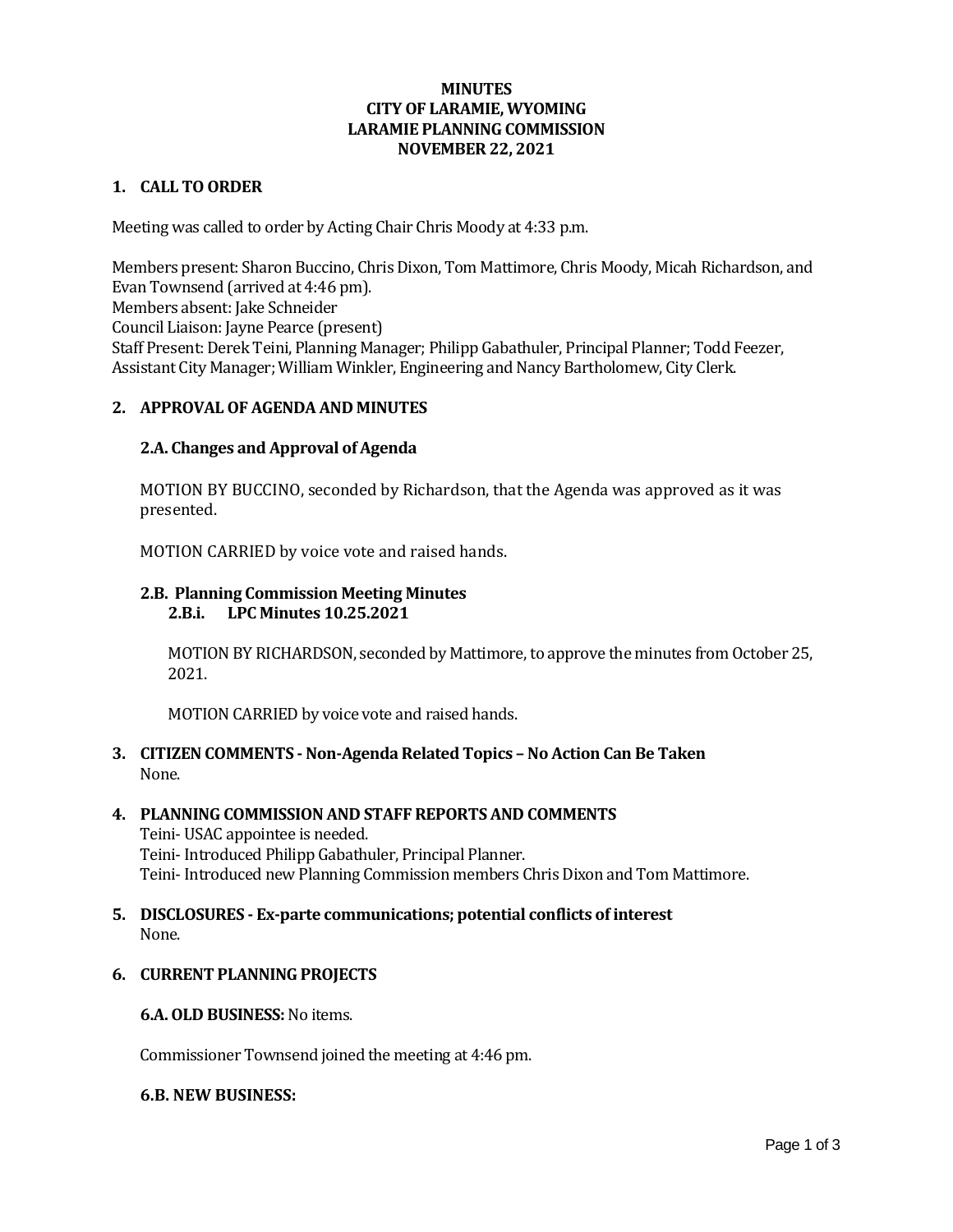### **MINUTES CITY OF LARAMIE, WYOMING LARAMIE PLANNING COMMISSION NOVEMBER 22, 2021**

### **6.B.i. Appointment of a Planning Commission Chairperson**

Acting Chair asked for nomination. Commissioner Moody nominated Evan Townsend.

MOTION BY MOODY, seconded by Mattimore, to appoint Evan Townsend as Chair.

MOTION CARRIED by voice vote.

MOTION BY BUCCINO, seconded by Richardson, to appoint Chris Moody as Vice-Chair.

MOTION CARRIED by voice vote.

### **6.B.ii. VAC-21-01 Vacation of Alleyway within McCue Addition Lots 1-11, Block 1**

MOTION BY MATTIMORE, seconded by Moody, to recommend that City Council approve the vacation of an alleyway within McCue Addition Lots 1-11, Block 1, based on findings of fact and conclusions of law and subject to staff's recommended conditions.

Roll call showed Aye: Buccino, Dixon, Mattimore, Moody, Richardson, and Townsend. Nay: None. Absent: Schneider. MOTION CARRIED.

### **7. LONG RANGE PLANNING PROJECTS**

Buccino mentioned she is participating in a Growth Management Plan Working Group. Moody asked about future Planning Commission field trips.

Chair Townsend adjourned as the Planning Commission and reconvene as the Board of Adjustment.

Motion carried by unanimous consent.

Planning Commission adjourned at 5:33 pm. Board of Adjustment convened at 5:33 pm.

## **8. VARIANCES (sitting as Board of Adjustment)**

(Swearing in of witnesses.)

### **8.A. VAR-21-03: 4503 Bobolink Lane –Issuing A Certificate of Occupancy Rather Than a Temporary Certificate of Occupancy**

MOTION BY RICHARDSON, seconded by Mattimore, to postpone the requested variance from Laramie Municipal Code Section 15.18.080, that would allow the applicant to receive a certificate of occupancy for 12 residential units, located at 4503 Bobolink Lane, zoned R2, to the December 13th, 2021 Board of Adjustment Hearing, based on findings of fact and conclusions of law.

Roll call showed Aye: Buccino, Dixon, Mattimore, Moody, Richardson, and Townsend. Nay: None. Absent: Schneider. MOTION CARRIED.